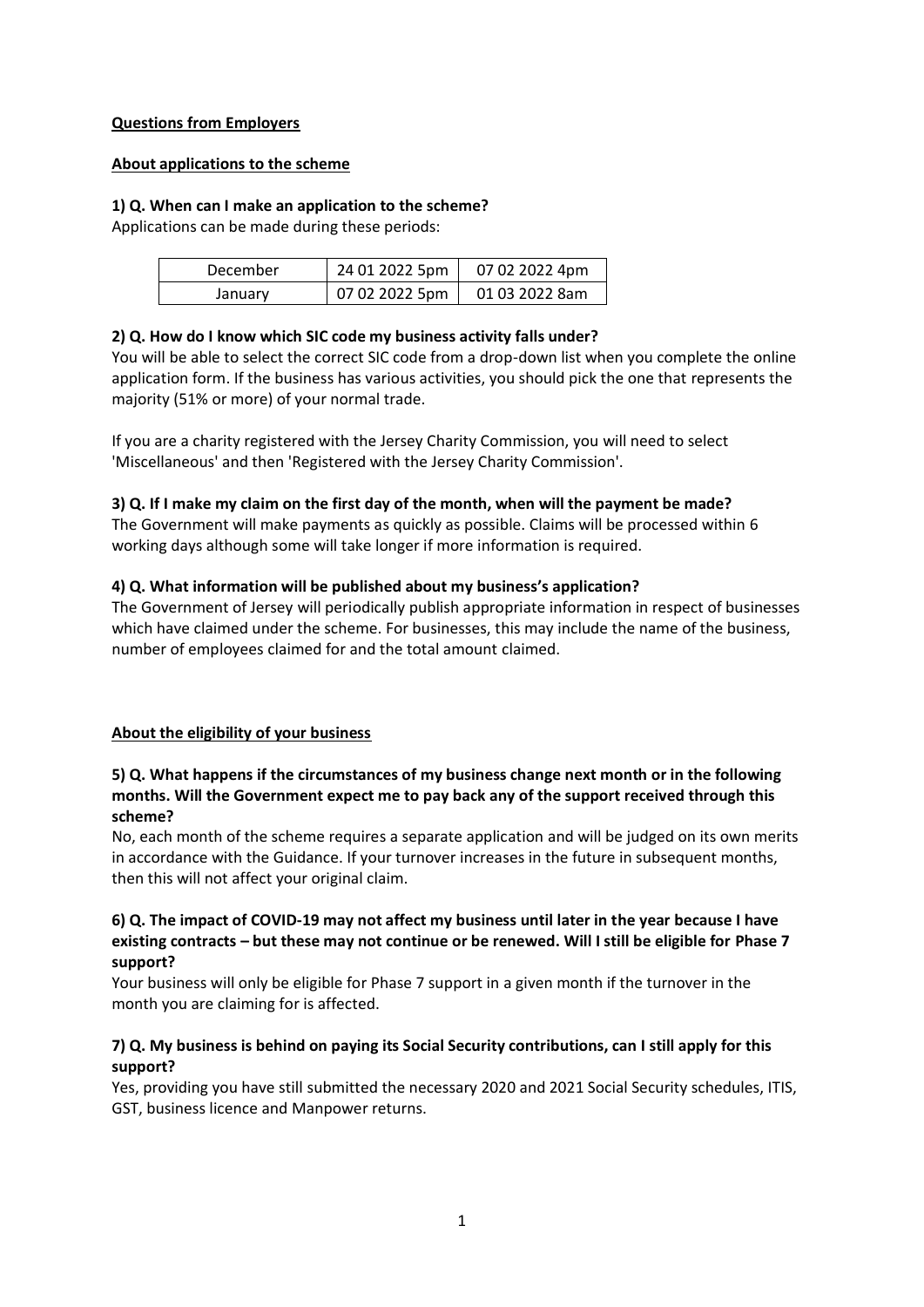### **Phase 7 and your Social Security contributions**

### **8) Q. Can I still defer my Social Security contribution payments if I claim Phase 7 support?**

Businesses that make a claim under Phase 7 are still able access any Social Security / GST deferrals they may entitled to.

All businesses were able to defer their Social Security contributions and GST for A quarter and B quarter 2020. Businesses that qualify for the elevated CFPS were also able to access deferrals for D quarter 2020 and for A quarter 2021. Businesses in receipt of support from the Visitor Events and Attractions Scheme or Visitor Accommodation Support Scheme are able to able access deferrals for D quarter 2021 and A quarter 2022.

### **9) Q. Does the business still need to submit Social Security returns?**

Yes, it is essential that you continue submitting your Social Security contributions schedule so you can access the Phase 7 support.

### **About your employees**

## **10) Q. If an employee was made redundant but the business can now re-employ them, will their costs be supported?**

Yes. If an employee was made redundant because of the disruption caused by Covid-19 a business would be able to claim for these people if it re-employs them subject to the same eligibility criteria that apply to all employees.

These include:

- The maximum number of employees that a business can claim for is the total number of employees on the March 2020 Schedule – or for a new business that qualifies for the CFPS the December 2021 Schedule that were employed by 23 December.
- Employees must have one of the following statuses under the Control of Housing and Work Law be one of the following:
	- Entitled
	- Entitled to work
- Registered and employed by any business in Jersey in March 2020

Claims cannot be made for Registered workers that arrived in the Island after 1 April 2020 even if they have been re-engaged.

## **11) Q. Can I agree with my employees that I pay them after I have received the Phase 7 subsidy?**

No. The Phase 7 subsidy is always a refund. Your wages must be paid out before you claim. The Government may contact employees, to check if wages have been paid.

## **12) Q. Can I claim for an employee who has a red Social Security card?**

Yes, employees that have a red Social Security card can be subsidised subject to the standard rules surrounding eligible employees.

### **13) Q. Can I claim for an employee who is over 65?**

Yes, there is no upper age limit for employees.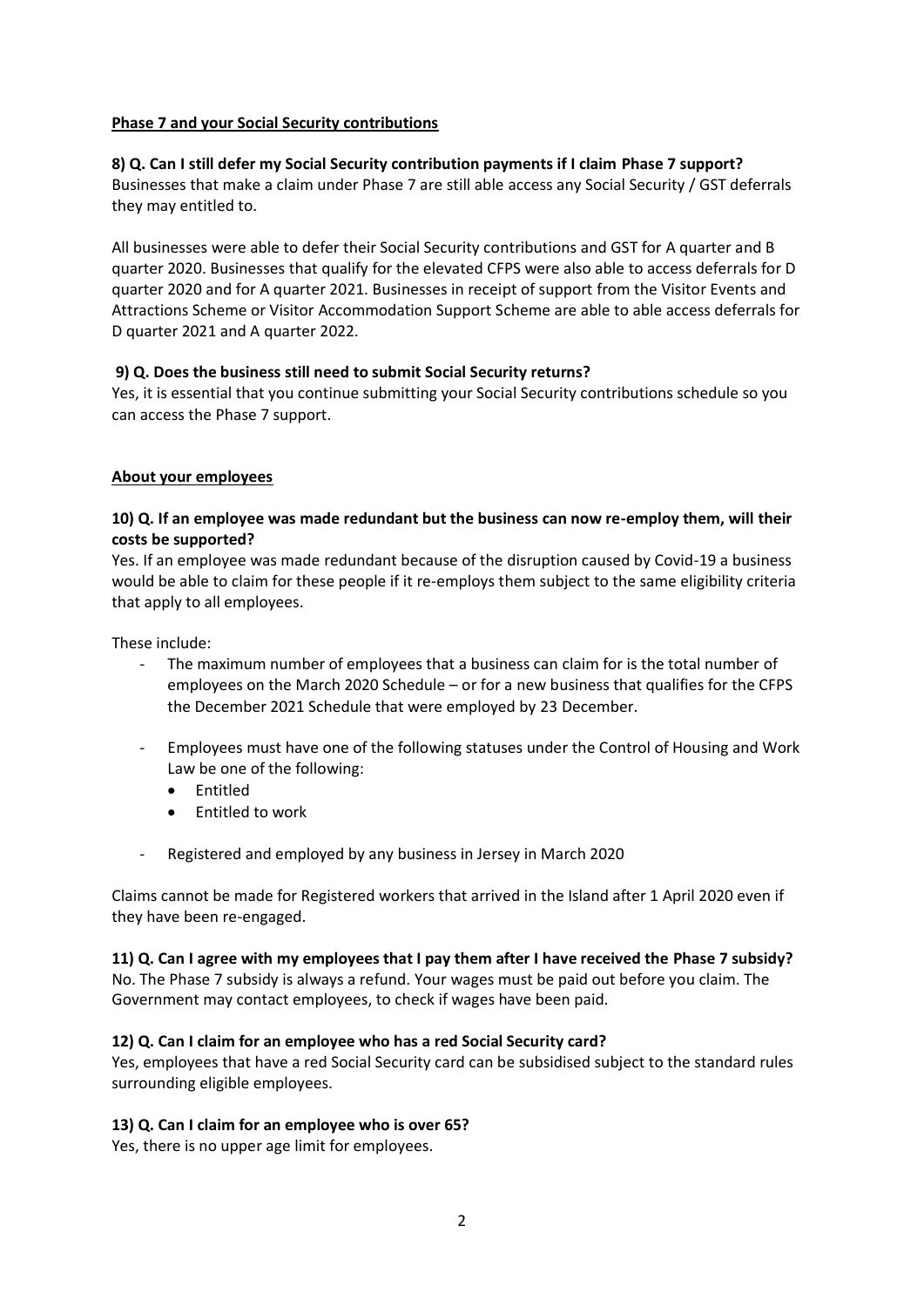## **Questions for Self-Employed**

## **About your eligibility**

### **15) Q. Can I claim if I have a red Social Security card?**

Yes, you can claim for Phase 7.

### **16) Q. Can I claim if I am over 65?**

Yes, there is no upper age limit for self-employed people

## **17) Q. I am behind with payments for my Social Security Contributions from this year or 2020, 2019 or earlier. Can I still claim Phase 7 support?**

All businesses must have paid all Social Security contributions due from 2019 or earlier in order to qualify for support from Phase 7.

During 2020 and 2021 some Social Security contributions were deferred as set out below:

- Deferrals were permitted for all businesses for A and B quarters (January to June) 2020
- A deferral was permitted for D quarter (October to November) 2020 and A quarter (January to March) 2021 for the following:
	- Businesses that were required to close for part of the qualifying month as a result of the public health measures set out in the Government's Winter Strategy on gov.je
	- A food and/or beverage wholesale business that can evidence that 75% or more of its revenue is derived from businesses that have been required to close for part of the qualifying month as a result of the public health measures set out in the Government's Winter Strategy on gov.je
	- An events-related business that meets the relevant definition set out in the FAQs on gov.je
- A deferral for D quarter (October to November 2021) and A quarter (January to March 2022) is available for businesses that can claim support from the Visitor Events and Attractions Scheme or the Visitor Accommodation Support Scheme.

In addition to the above, businesses that were permitted to defer for D quarter were granted additional time for outstanding payments for C quarter (July to September) 2020 where payments were outstanding. Contributions that able to be deferred do not need to be paid in order to access support from Phase 7.

Contributions from 2020 that cannot be deferred must be paid in order to access Phase 7 support unless a repayment plan has been approved by Customer and Local Services.

## **18) Q. Can I get support under Phase 7 if I received Contribution Credits through Home Responsibility Protection (HRP) in March 2020?**

Yes, if you were self-employed and registered as Class 2 in March 2020 you are eligible to apply for Phase 7 even if your contributions were covered by HRP credits.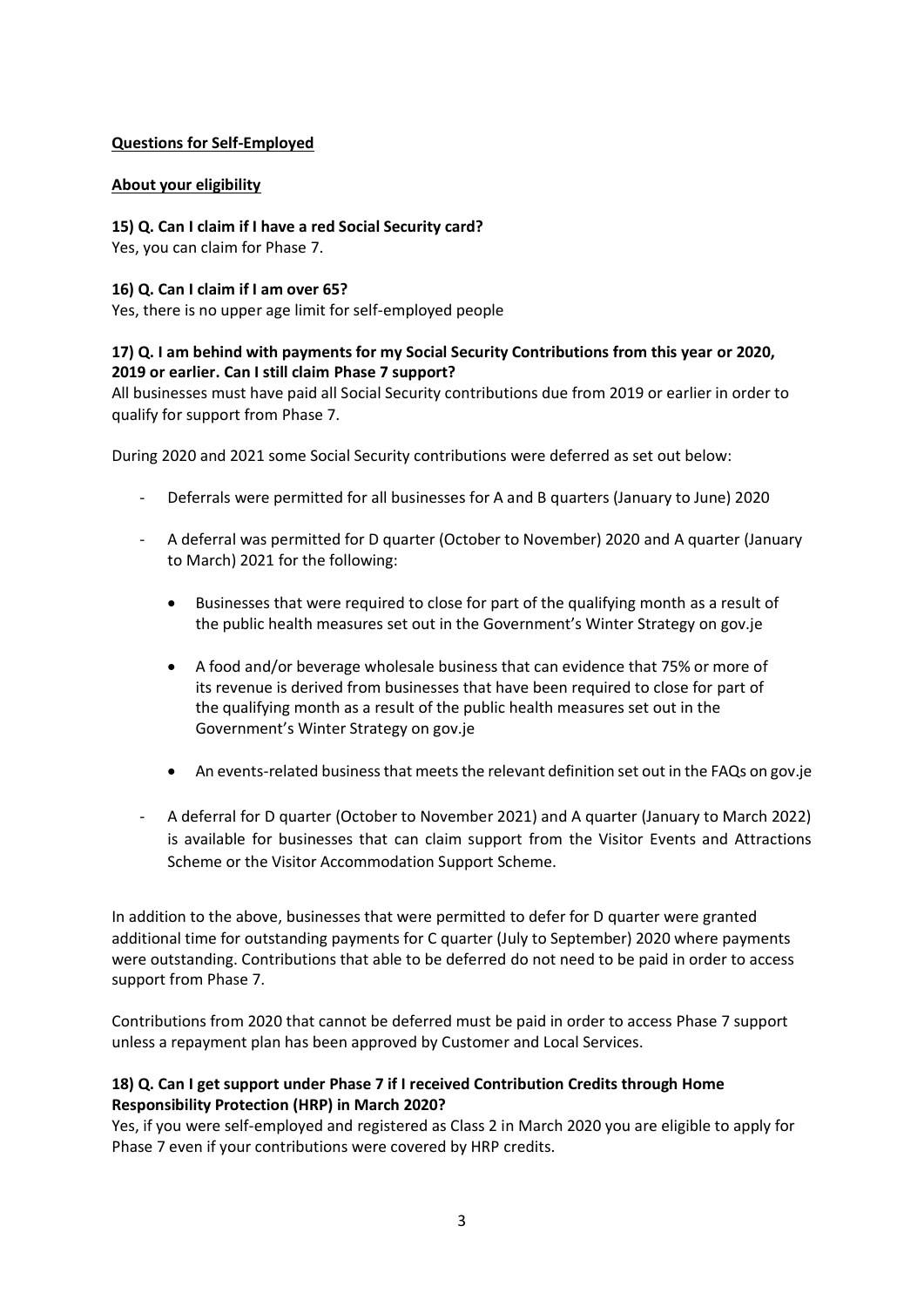## **19) Q. I have a Small Income Exception in 2020 so I don't have to pay contributions, will I still be eligible?**

If you are registered as Class 2, it doesn't matter whether you have a Small Income Exception for your Contributions. You will still be eligible to apply for Phase 7 support.

## **20) Q. I am self-employed with part-time income, but I also have a job and pay my contributions through my employer under Class 1. Can I get support for my self-employed income?**

Yes, you are entitled to claim as long as you have a business license for your self-employed work, and that the business license was in place before the 31st March 2020 or, for new businesses that meeting the criteria for new businesses.

## **21) Q. I am self-employed with part-time income, but I also had a job and was paying my contributions through my employer under Class 1. However, my employer has made me redundant. Can I now get support for my self-employed income?**

Yes, you are entitled to claim as long as you have a business license for your self-employed work, and that the business license was in place before the 31st March 2020 or you meet the criteria for small businesses.

The scheme does allow for your employer to re-employ you and claim for Phase 7 support if you were made redundant because of Covid-19 disruption so we recommend speaking to your employer.

## **22) Q. I am the director/owner of a limited company and receive my income through the repayment of a director's loan. Am I eligible for Phase 7 support?**

No. The scheme is designed to support direct payroll costs.

## **23) Q. What happens if the circumstances of my self-employment change next month or in the following months. Will the Government expect me to pay back any of the support received through this scheme?**

No, each month of the scheme requires a separate application and will be judged on its own merits in accordance with the Guidance. If your turnover increases in the future in subsequent months, then this will not affect your original claim.

## **24) Q. The impact of COVID-19 may not affect me until later in the year because I have existing contracts – but these may not continue or be renewed. Will I still be eligible for Phase 7 support?**  Your business will only be eligible for Phase 7 support if the turnover in the month you are claiming for is affected.

## **25) Q. When can I make an application to the scheme?**

Applications can be made during these periods:

| December | 24 01 2022 5pm | 07 02 2022 4pm |
|----------|----------------|----------------|
| January  | 07 02 2022 5pm | 01 03 2022 8am |

## **26) Q. How do I know which SIC code my business activity falls under?**

You will be able to select the correct SIC code from a drop-down list when you complete the online application form. If you have various self-employed activities, you should pick the one that represents the majority of your normal trade. You can only claim support under Phase 7 if more than 50% of your normal turnover is generated from a sector that is eligible for support under the CPFS.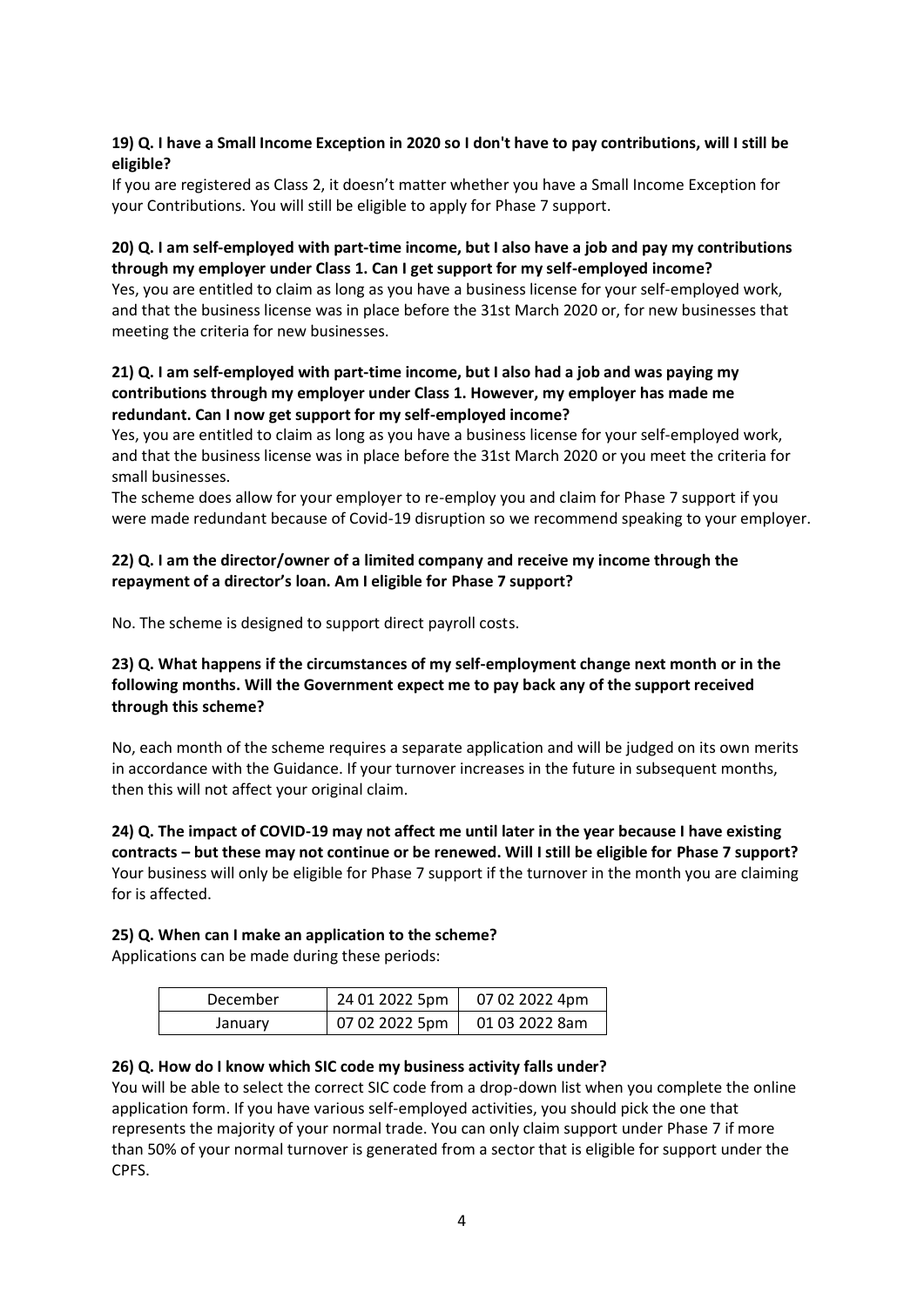## **27) Q. I work with a partner in the business, can they claim as well?**

Yes, you can claim together or separately on the online application form

### **General questions**

### **28) Q. My income in 2019 was much higher than £1,600 per month / £2,250 per month, can I get any more money?**

No, the maximum subsidy per worker is either 80% of £2,000 (i.e. £1,600) or 90% of £2,500 (i.e. £2,250) depending on whether or not the business can access the elevated CFPS.

To determine whether your business case access the elevated CFPS, see the Standard Industry Classification (SIC) code list on gov.je.

### **29). Q. Will I have to declare my Phase 7 support as income and pay tax on it?**

Yes, it will be treated as business income for 2020, 2021 or 2022 (where applicable) (Schedule D Income for the purposes of income tax)

### **30) Q. Will this subsidy affect my Income Support?**

Yes, if you claim Income Support, this Phase 7 support will affect your Income Support claim. You must let the Income Support team know immediately if you receive a payment for Phase 7 support. The support will be treated as earnings for income support purposes.

## **31) Q. Can I still defer my Class 2 Social Security contribution payments if I claim Phase 7 support?**

All businesses and self-employed workers must have paid all Social Security contributions due from 2019 or earlier in order to qualify for support from Phase 7.

During 2020 and 2021 some Social Security contributions were deferred as set out below:

- Deferrals were permitted for all businesses for A and B quarters (January to June) 2020
- A deferral was permitted for D quarter (October to November) 2020 and A quarter (January to March) 2021 for the following:
	- Businesses that were required to close for part of the qualifying month as a result of the public health measures set out in the Government's Winter Strategy on gov.je
	- A food and/or beverage wholesale business that can evidence that 75% or more of its revenue is derived from businesses that have been required to close for part of the qualifying month as a result of the public health measures set out in the Government's Winter Strategy on gov.je
	- An events-related business that meets the relevant definition set out in the FAQs on gov.je
- A deferral for D quarter (October to November 2021) and A quarter (January to March 2022) is available for businesses that can claim support from the Visitor Events and Attractions Scheme or the Visitor Accommodation Support Scheme.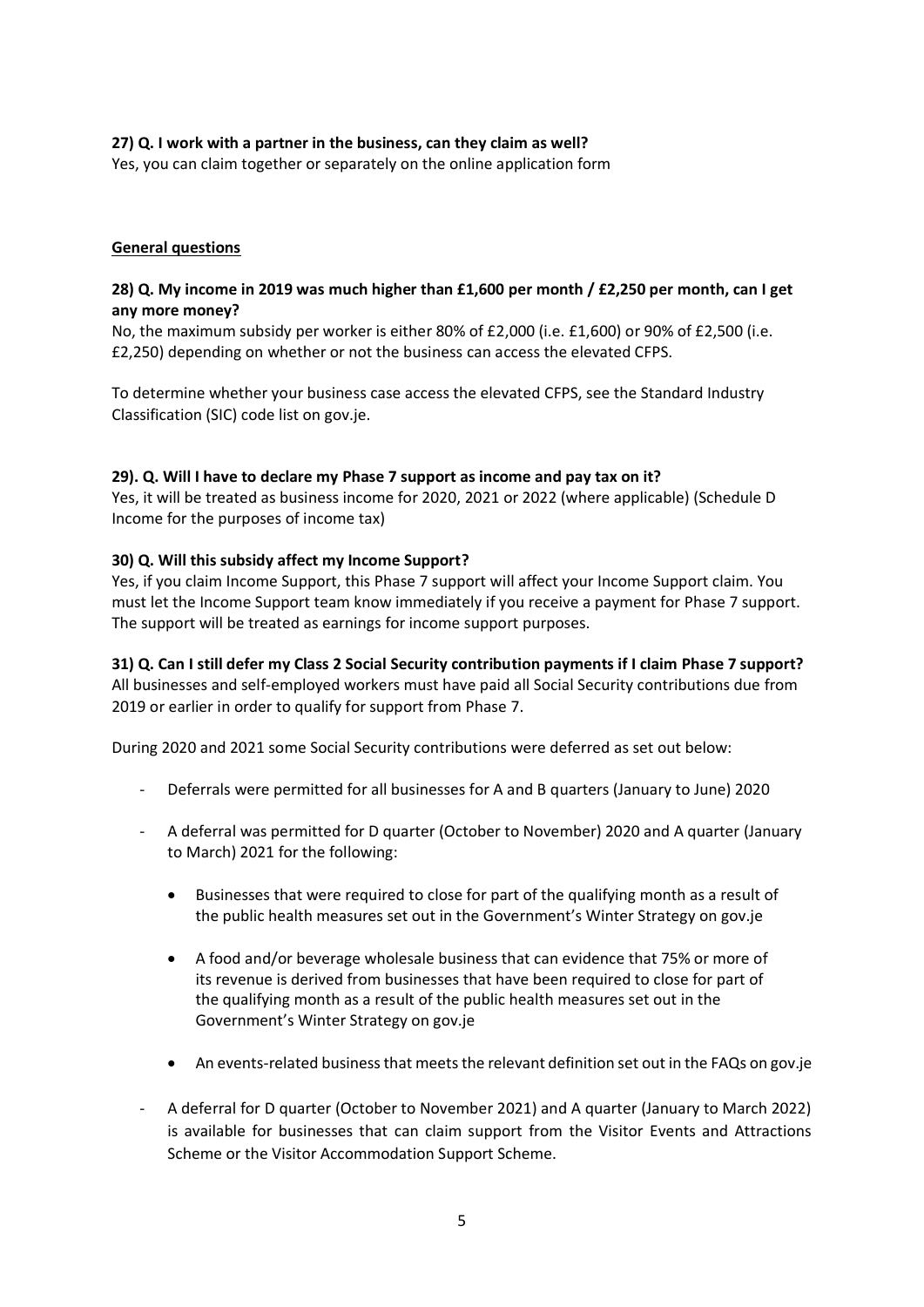In addition to the above, businesses that were permitted to defer for D quarter were granted additional time to pay for outstanding payments for C quarter (July to September) 2020 where payments were outstanding. Contributions that able to be deferred do not need to be paid in order to access support from Phase 7.

Contributions from 2020 that cannot be deferred must be paid in order to access Phase 7 support unless a repayment plan has been approved by Customer and Local Services.

## **32) Q: Are employees who are/were on maternity or parental leave for the whole of March 2020 covered by the scheme?**

Yes, an employee returning from maternity or parental leave is able to be included, as long as they have been included on a previous schedule with

the employer, and there is written evidence dated before 1 March 2020 of a planned return to work in the relevant month. This information will be required to be provided to CLS before the claim is paid.

## **33) Q: Are employees who are/were on sick leave for the whole of March 2020 covered by the scheme?**

Yes, an employee returning from sick leave in April (or other subsequent month of the scheme) is able to be included, as long as they have been included on a previous schedule with the employer, and there is written evidence dated before 1 March 2020 that there was a planned return to work in the relevant month. This information will be required to be provided to CLS before the claim is paid.

## **33) Q: Are employees who are/were on unpaid leave for the whole of March 2020 covered by the scheme?**

Yes, an employee returning from unpaid leave in April (or other subsequent month of the scheme) is able to be included, as long as they have been included on a previous schedule with the employer, and there is written evidence dated before 1 March 2020 that it was previously intended (dated before April 2020) that they would return to work in the relevant month. This information will be required to be provided to CLS before the claim is paid.

## **34) Q: If a new employee signed an employment contract before April 2020 but was not able to start work until April 2020, can they still be included within my claim?**

You are permitted to claim for a replacement worker to be included in a relevant (and subsequent) month, with written evidence of a (i) contract having been agreed before 1 April 2020, and (ii) the replacement worker having worked in Jersey in February or March 2020. This may be checked with their previous employer.

### **35) Q: If I employ someone who works under 8 hours a week, am I able to claim under the scheme?**

Yes, however, they will not appear on the Social Security Contribution Schedule for March 2020 as you are not required to declare them or make contributions on their behalf. Therefore, additional evidence will be required that they have been employed with your business. Such evidence may include payslips for January, February and March 2020 which will have to be submitted by e-mail before your claim can be processed and payment can be made. This may increase the time for processing your claim.

For new businesses that qualify for support per the Phase 7 guidance and Q55, evidence will be required to demonstrate that the relevant employee(s) were employed before 21 December.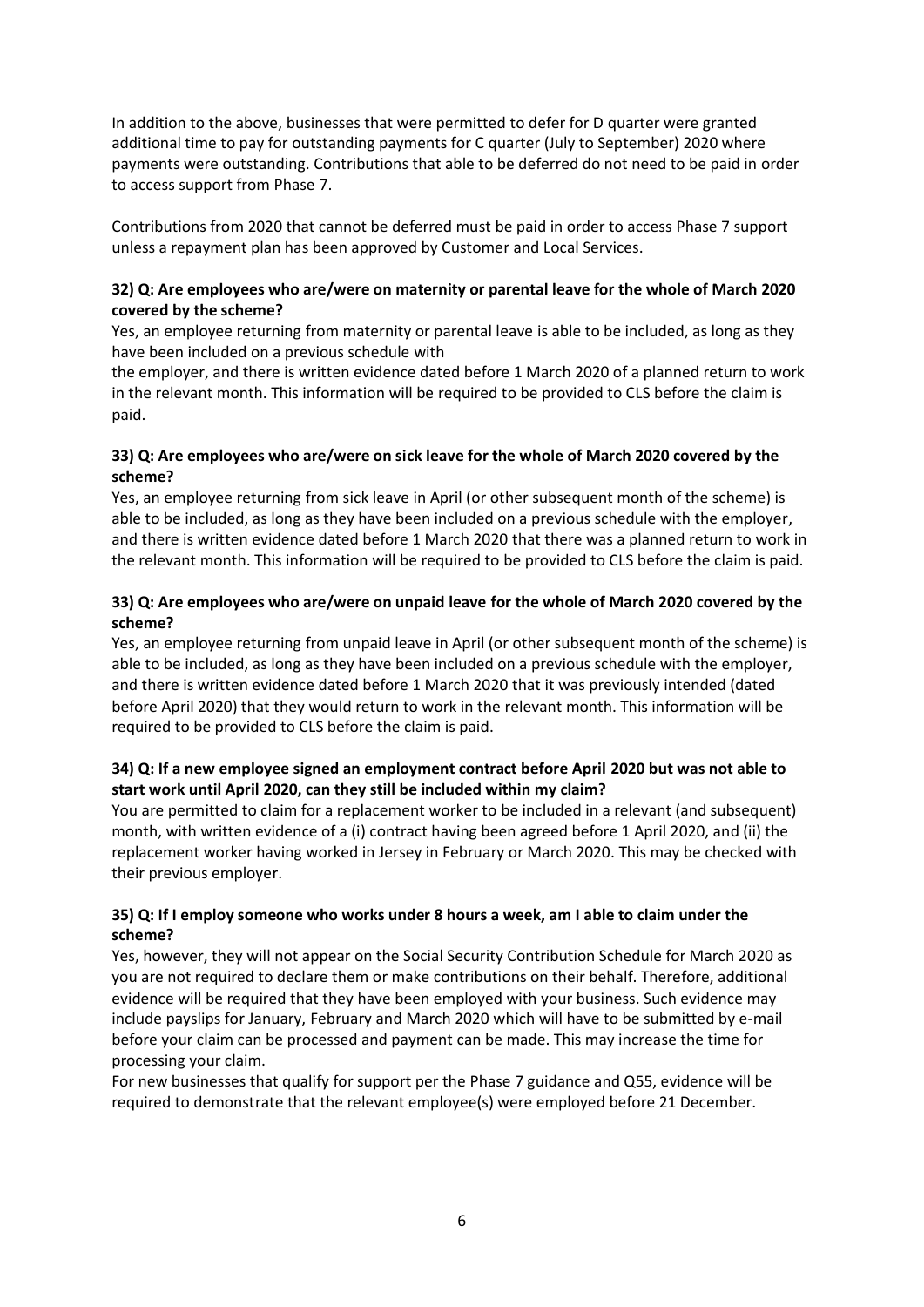## **Miscellaneous Topics**

## **Self-employed Trading**

## **36) Q: If you are self-employed, how are you required to prove that you are trading?**

You must have a business licence issued prior to 1 April 2020 and valid during the relevant month. For new businesses that qualify for support per the Phase 7 guidance and Q55, a business licence issued prior to 30 November 2020 is required.

## **37) Q: I wasn't trading in March 2020, but I am trading now – can I still apply?**

Yes, however you will need to provide evidence that you were not trading in March 2020 due to parental/sick/unpaid leave. You will have to provide additional written evidence to confirm that your business activities were intended to resume in the relevant (and subsequent) month.

## **38) Q: What if I have started a self-employed business in 2020 and have no comparable earnings? Can I still apply?**

Yes, provided your business was started prior to 31 March 2020 or is a qualifying new business per the Phase 7 guidance and Q55. However, your earnings will be calculated against the figure used by Social Security for the Start-up contribution scheme – this is £18,232 per annum.

## **Definitions and calculations relevant to "income" for self-employed workers**

## **39) Q. How should "average monthly gross income" be defined for the purposes of the subsidy that is claimed?**

Average monthly gross income includes:

- Any amount paid to the self-employed person by way of wages, salary, fees, bonuses, commission,
- overtime pay
- dividends paid by a company of which the person is a shareholder, where the income of the company is derived from the person's self-employment
- distributions made by or drawings from a partnership in which the person is a partner
- business profits (a business' trading income after deducting allowable business expenses) for a sole trader or partnership

## **40) Q. How should "average monthly gross income" be calculated for the purposes of the subsidy that is claimed?**

Average monthly income should be calculated by taking your annual income from the sources identified above and dividing it by 12 to reach a monthly amount. These amounts will be linked to your 2019 income declared for tax purposes.

This is identified as follows:

• Your confirmed average monthly gross income for 2019 that has been included on your 2019 tax assessment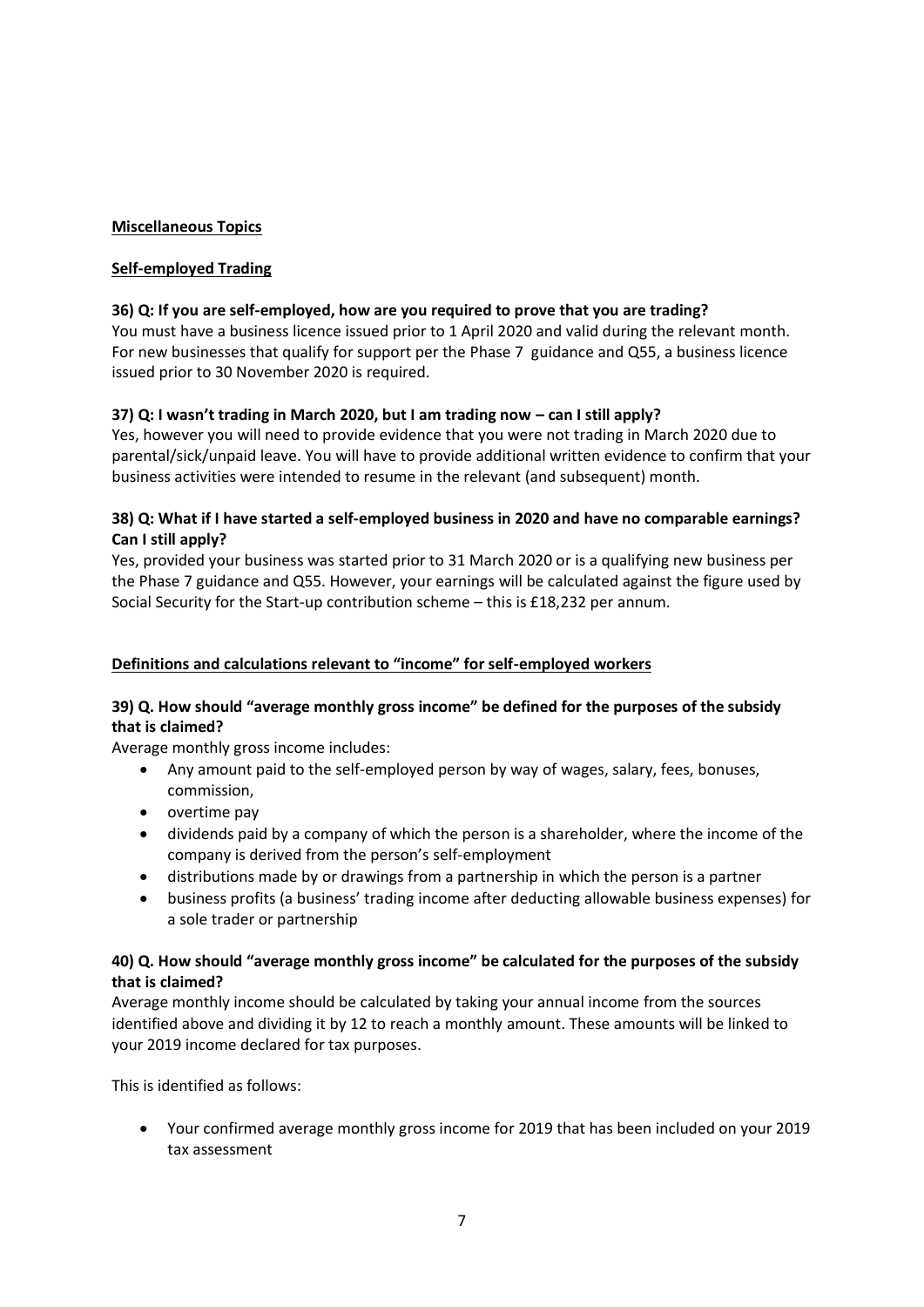- If you do not yet have a confirmed gross income for 2019, your average monthly gross income as confirmed on your 2018 tax assessment, if this is likely to be a reasonable estimate of your 2019 income.
- If you do not yet have confirmed gross income 2019 and your income changed significantly between 2018 and 2019 (up or down), use an estimate of your average monthly gross income the 2019
- If you did not start trading until 2020 please use the Social Security start-up contribution rate of £1,519 as your average monthly gross income for 2019

It should be noted that for many workers the difference between 2018 and 2019 may not change the subsidy they are able to claim as they may already qualify for the maximum subsidy (assuming these are below the upper earnings limit for the scheme of £8,884 per month).

### **Material detriment - Company**

### **41) Q. When assessing material detriment for a company, does 'turnover' just include the sale of products and services or does it include other operating income, such as rental income, interest etc.?**

Turnover is the total operating income including income from trading and any other sources of income that the business may have.

This includes (and is not limited to): the sale of products and services, commission receipts, business rental income, business bank interest or other business investment income, and payments received from business disruption insurance. Accruals accounting must be used for turnover calculations.

### **Material detriment – Sole Trader, Partnership**

## **42) Q. When assessing material detriment as a sole trader or partnership, does 'turnover' just include the sale of products and services or does it include other operating income, such as rental income, interest etc.?**

Turnover is a person's trading income before deducting any allowable business expenses. This includes (but is not limited to) income related to the sale of products and services, commission receipts and payments received from business disruption insurance. Accruals accounting must be used for turnover calculations.

The business owners' other sources of personal income such as personal property income, pension or investment income should not be included in turnover for this purpose.

### **Insurance Policies**

**43) Q: Does having a business disruption insurance policy exclude me from the scheme?**  No. The scheme requires that if a business holds business disruption or similar insurance, it is obliged to pursue the claim – it is appreciated that the insurance claim may not be settled before claiming for payroll support. Having an insurance policy does not preclude a business applying for payroll support.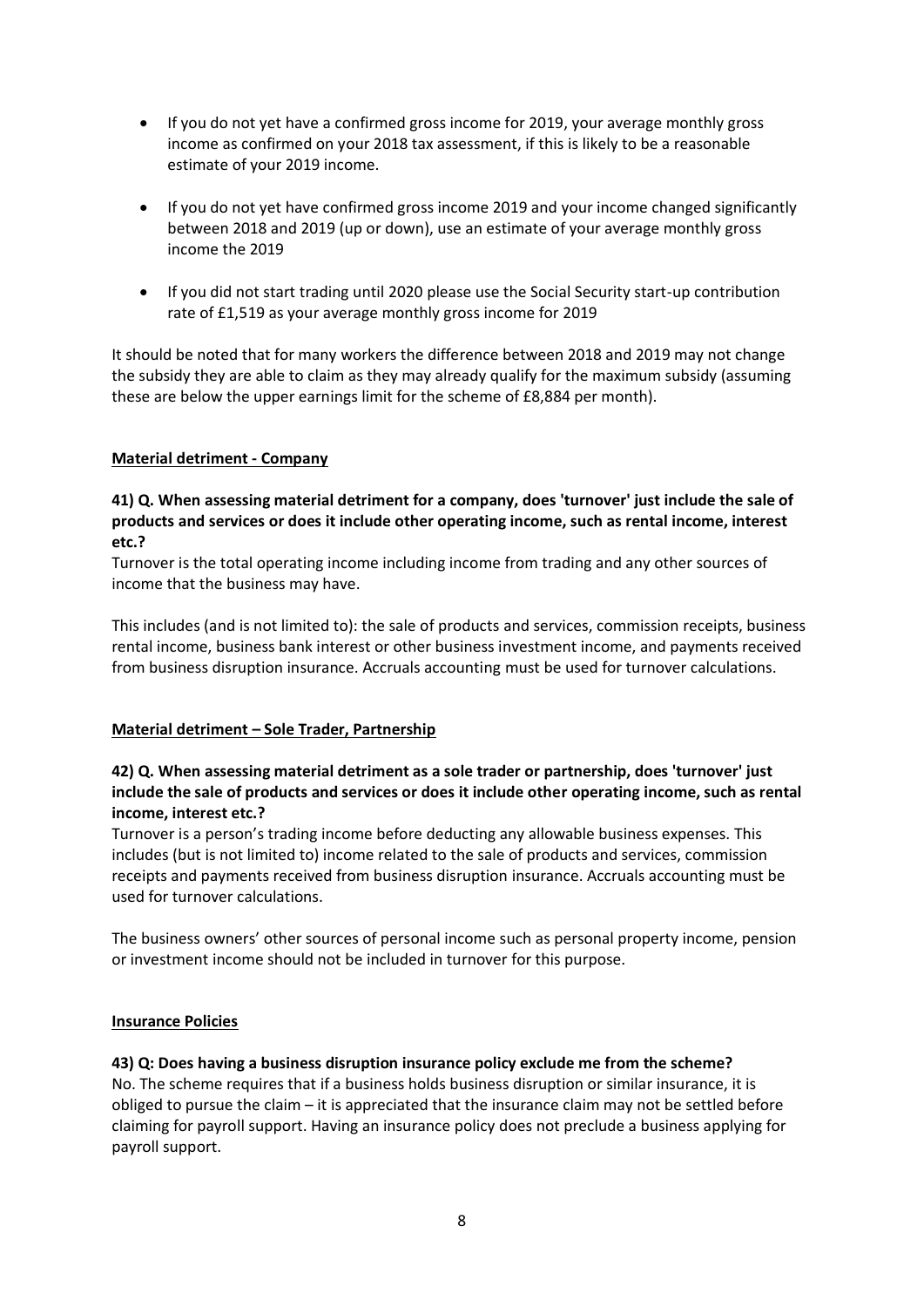## **44) Q: If the business receives funds from an insurance claim for business disruption insurance that doesn't cover the payroll costs, will it have to pay back any support received?**

If in due course, a business receives a payment from a business disruption insurance claim, the funds paid back to the business should be considered as turnover for the material detriment test. If, as a result of receipt of a payment from an insurance policy, the business would have not met the material detriment test (20% loss of turnover in the relevant month) or would qualify for a lower subsidy, it is required to contact CLS to discuss their claim.

## **Organisations in receipt of a Government Grant (excluding Government Arm's Length Organisations (ALOs) as defined in the Public Finances Manual**

## **45) Q: If I am not an ALO and I am in receipt of a Government Grant, am I still entitled to payroll support?**

Yes. The Guidance excludes ALOs with grants of over £75k per year. There is no restriction if an organisation is not an ALO within the definition included in the Guidance and Public Finances Manual). The organisation may therefore apply for payroll support. However, if an organisation is also in receipt of Government grants, information on its payroll support will be considered by relevant Government departments in future grants processes.

### **Severely Vulnerable and Shielded**

## **46) I am self-employed and clinically vulnerable and have chosen not operate my business as I am consider doing so to be risk to my health, am I eligible for CFPS Phase 7?**

In order to qualify for CFPS Phase 7, businesses must be trading and not artificially restricting revenue as long as operating is consistent with the requirements of public health restrictions.

Businesses that are permitted to open must therefore be trading in order to be eligible for CFPS Phase 7 even if the business owner is clinically vulnerable. Eligibility would be reconsidered if the public health advice changed and vulnerable Islanders were again recommended to shield.

## **Pre-primary education and child day-care activities**

## **47) If a pre-primary education and child day-care activities business is charging fees to parents of children, are they eligible for the scheme?**

Businesses conducting pre-primary education and child day-care activities will not be eligible for the scheme if they are charging fees to parents of children who are no longer receiving a service in the qualifying month.

Further questions about this area should be directed to ceys@gov.

## **Eligibility of Household as employer – Tax related questions**

## **48) Q. Under the household as employer scheme will I be taxed on the funding I receive under the co-funded payroll scheme?**

No – the scheme requires that the full amount received is to be paid to your household employee, with the usual ITIS and/or social security deductions. The employee will need to include wages they receive from you through this scheme on their tax return as employment income.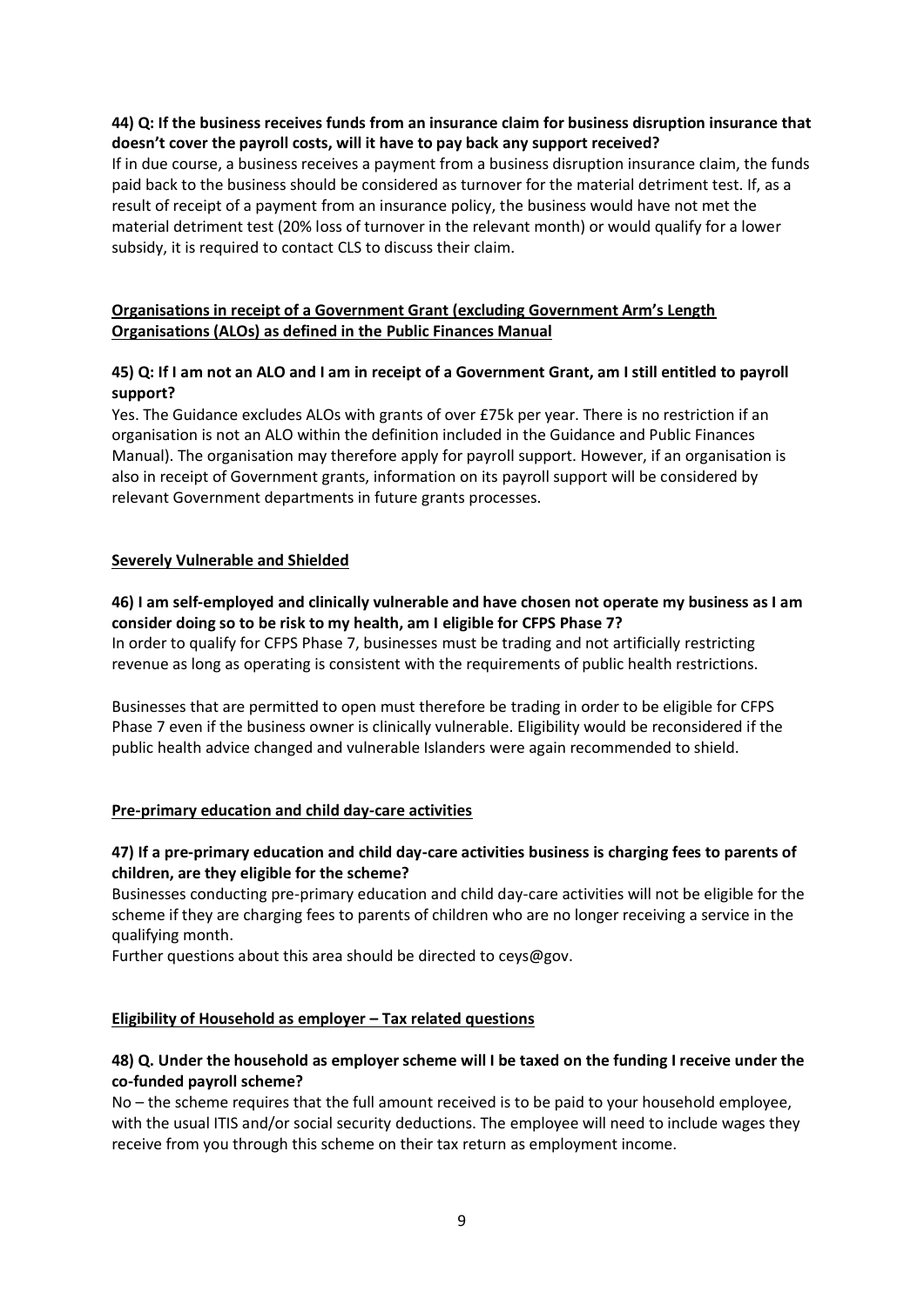# **49) Q. Can I claim Child Care Tax Relief on my personal income tax return on payments to my accredited Nanny funded through the co-funded payroll scheme?**

No – you may only claim for the payments you fund yourself.

**50) Q. I employ a cleaner to clean my whole property. I claim as a tax expense the appropriate portion of their wages against taxable profits arising from the part of my property that I let out. Where their wages have been funded through the co-funded payroll scheme can this be claimed against the income received?** 

No – you may only claim tax relief for wages expenditure against rental income that you have funded personally.

### **Trading Group Scheme**

## **51) Can businesses who are part of a Trading group apply to the scheme? How will they be treated for the purpose of an application?**

If businesses are structured as a trading group (a "trading group"), and different businesses in the trading group undertake different activities, some of which are eligible industries under the scheme and some of which are ineligible, the following will apply:

Businesses in the trading group can be considered eligible for a claim under the scheme in the following circumstances:

1. The eligible businesses alone can meet the material detriment test (20% drop in turnover over in the same month in 2019/comparable trading period ); and

2. The trading group as a whole can meet the material detriment test for the relevant month that the claim is made for (20% drop in trading group turnover over in the same month in 2019/comparable trading period); and

3. The business can only claim in relation to employees which are not used for work in businesses in the trading group that undertake activities in non-qualifying industries.

There will be a requirement for additional financial and non-financial information from the trading group and for additional declarations to be made on behalf of the trading group. This may delay processing of applications.

The structure and arrangements for the application for a trading group will need to be agreed with the Government before an application can be made.

Businesses claiming under the Trading Group Scheme will be placed in a higher risk category for audit.

Businesses required to be open and trading in line with public health restrictions and not artificially restricting revenue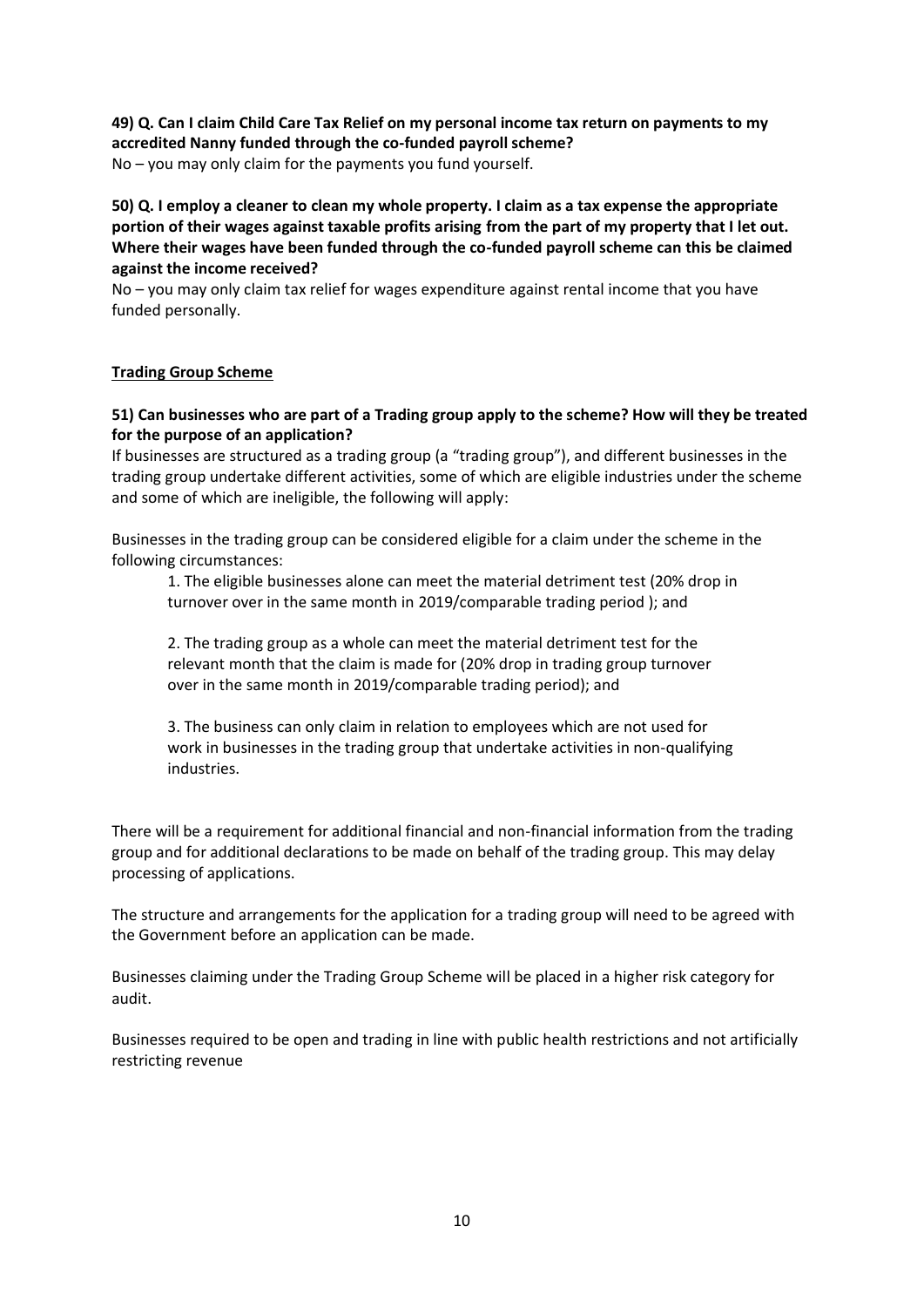## **52) Q. If I have multiple locations can I claim, even if some are closed?**

From January 2021, in order to be eligible to claim under the scheme, businesses will be required to be open and be trading based on normal trading hours to the extent permissible considering public health restrictions. In order to remain eligible for the scheme, businesses must not remain closed or restrict trading where there is no public health reason (based on current advice) to remain closed or restrict trading.

Businesses with multiple locations can claim for any locations that are open. The locations that are closed cannot contribute to the business's detriment calculation and a claim can only be made for staff working at open locations.

## **53) Q. If I don't open up as often or for as long (restricted hours) as I did pre-Covid can I still claim under Phase 7 of the scheme?**

Businesses must not artificially restrict trading hours so as to ensure eligibility for the scheme or a higher subsidy by, for example, closing on certain days/hours in order to meet the material detriment test.

Where a business operates multiple locations or separate companies within a group, a claim can still be made in respect of employees working at a location or for a group company that is open even if some other locations or group companies remain closed subject to the following:

• Only staff working at a location or for a group company that is open can be claimed for, employees of those companies that are closed are not eligible other than where they have been transferred to an open location or company and would qualify under the terms for the eligibility of employees.

• Locations or companies that are closed do not count towards the wider business or group's material detriment. The business' material detriment calculation must only include detriment that is experienced for locations or companies that are open.

Businesses can adjust their hours where it can be demonstrated that this led to improved business profits before accounting for any government support received. Trading hours can also be adjusted on a temporary basis where staff absence due to isolation requirements prevented the business from operating its normal trading pattern.

### **New businesses**

**54) Q. I started my business after 31 March 2020, am I able to claim for support under Phase 7?**  All businesses that operate in a sector that is eligible for the elevated subsidy of up to 90% and were established prior to 30 November 2021 are able to claim under the CFPS Phase 7.

To determine whether your sector is able to access the elevated subsidy see the Standard Industry Classification Code list on gov.je.

New businesses that do not meet the criteria above cannot claim support under Phase 7.

### **55) Q: Which employees can a new business claim for?**

As some businesses established after 31 March 2020 have been able to claims support throughout 2021, the employees that you can claim for depends on when you business was established.

Provided your businesses meets all the other criteria outlined in the CFPS Guidance document on gov.je, the number of employees you can claim for is as follows: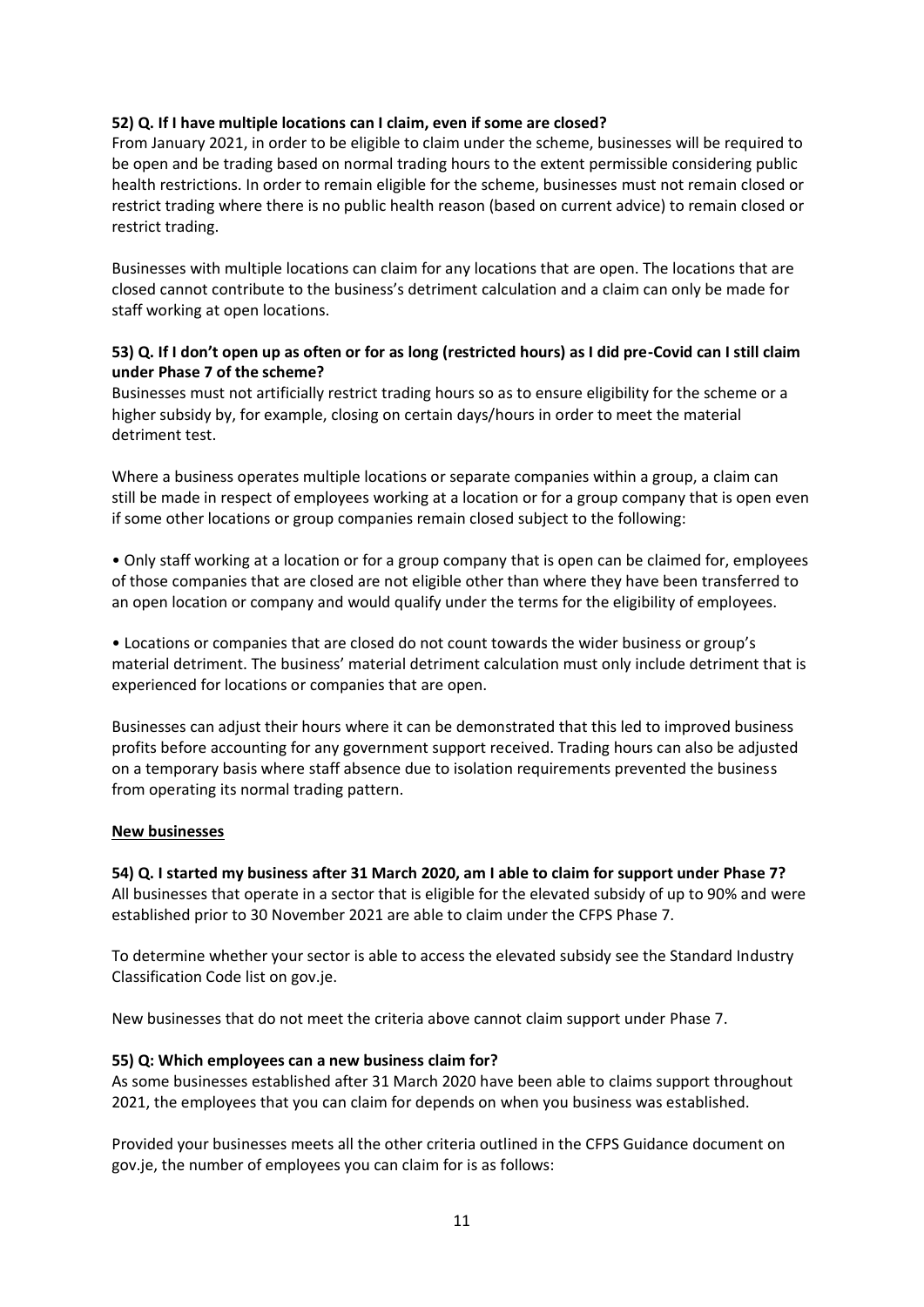- eligible businesses that have a business licence dated between 1 April 2020 and 30 November 2020 can claim for employees that highest number of people in a given month on the the December 2020 Social Security Schedule provided all were employed prior to 21 December;
- eligible businesses that have a business licence dated between 1 December 2020 and 30 June 2021 can claim for the highest number of people in a given month on the June 2021 Social Security Schedule
- eligible businesses that have a business licence dated between 1 July 2021 and 30 November 2021 can claim for the highest number of people in a given month on the December 2021 Social Security Schedule provided they were employed by 23 December 2021

The eligibility criteria are set out in the Scheme guidance and include:

- Employees must have one of the following statuses under the Control of Housing and Work Law be one of the following:
	- Entitled
	- Entitled to work or
- Registered and employed by any business in Jersey in March 2020

Claims cannot be made for Registered workers that commenced work in the Island after 1 April 2020 even if they have been re-engaged.

### **Businesses that can access the elevated level of CFPS support**

### **56) Q: Which businesses case access the elevated level of CFPS support?**

An additional level of subsidy was agreed by Ministers to provide targeted support to the businesses most affected by the Winter Strategy Circuit Breaker 2020/21. These are businesses that were required to close for part of a month under the Circuit Breaker or food/beverage wholesalers that generated 75% or more of their revenue from businesses that were required to close. The spreadsheet of eligible sectors for Phase 7 provides a breakdown of Standard Industry Classification (SIC) codes that are able to access the elevated level of CFPS support.

### **57) Q: I rent a space within other premises can I access the elevated level of CFPS Support?**

Businesses such as personal trainers, sports clubs, and hairdressers that pay rent (or have a similar commercial relationship) to operate within indoor premises are able to access elevated support if the following conditions are met:

- the premises were required to close under the Winter Strategy Circuit Breaker; and
- the business was not able to maintain access to those premises in order to trade; and
- the business generates at least 50% of its revenue from the indoor premises that were required to close.

The business must be able to provide evidence to the Scheme auditors that a rental or similar commercial relationship existed at the time in order to qualify for support.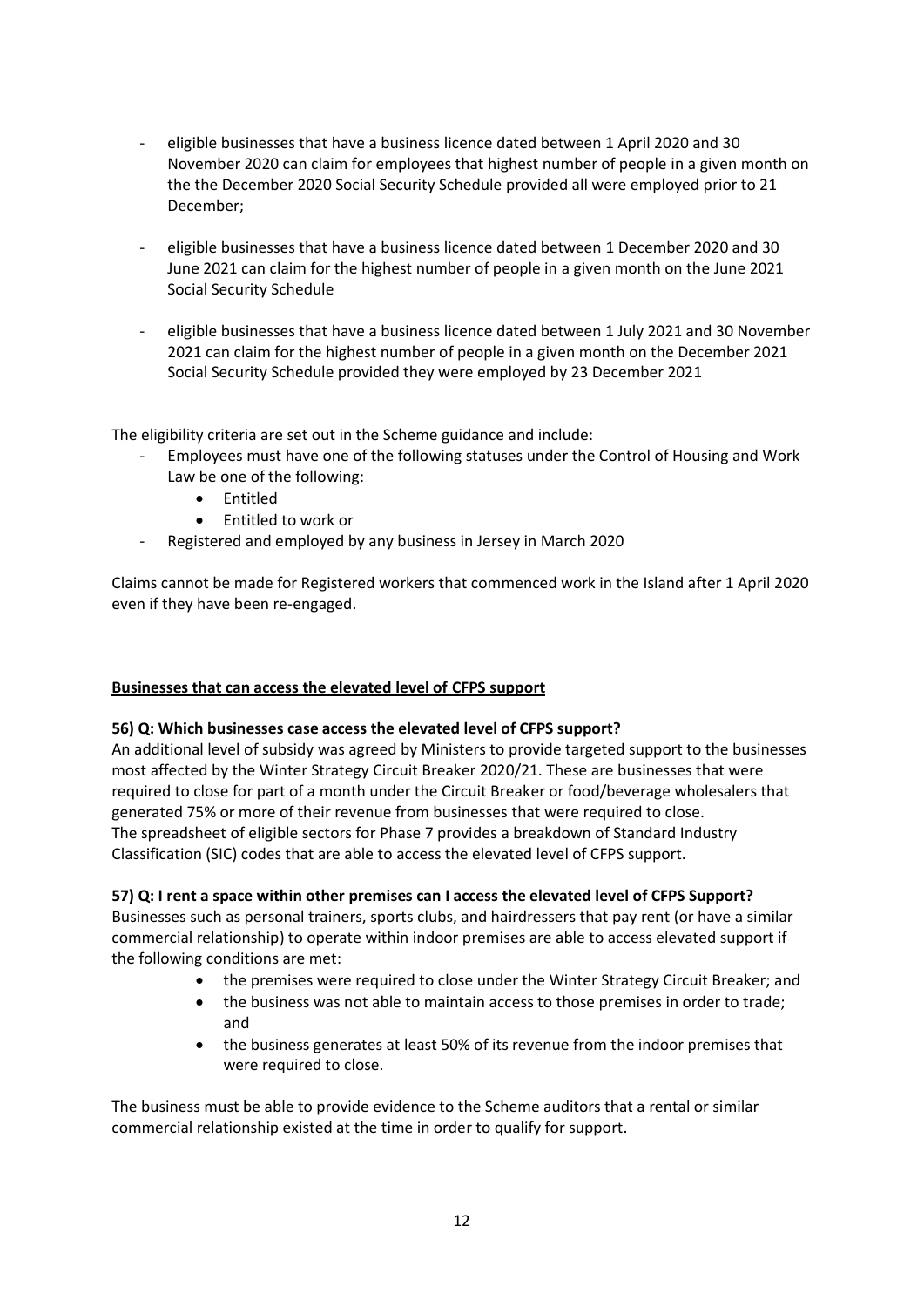## **58) Q: I am a wellbeing/health practitioner that was permitted to open for medical referrals only, can I access the elevated CFPS support?**

Businesses that were able to open only for medical referrals are able to access the elevated CFPS support if they suffered at least 50% detriment meaning that the ability to remain open for medical referrals prevented them from maintaining the majority of their client appointments.

### **58) Q: I have an events business, what am I entitled to?**

Under Phase 7, businesses that have been impacted by events not being able to resume are entitled to the elevated support, which provides a maximum subsidy of up to £2,250 per month.

### **59) Q: What is defined as an 'events' business?**

To qualify as an events-related business for the purposes of the elevated CFPS, an undertaking must meet one or more following definitions:

- Event and/or conference organisers and promotors who promote events, conferences or concerts as their only business.
- Event suppliers who can evidence that they derive their principal source of income from events, conferences, shows or concerts requiring gatherings or more than 40 people.
- Event venues that can evidence that they derive their principal source of income from the hosting of events, conference, shows or concerts requiring gatherings or more than 40 people.

### **60) Q: I have a wholesale business am I eligible for CFPS?**

Wholesale businesses are not currently eligible for the CFPS.

### **Businesses that can access the Standard CFPS for Phase 7**

### **61) Q: Which passenger water transport and passenger air transport businesses qualify for support under CFPS Phase 7?**

Businesses that provides scheduled air and water transport services are eligible if they transported at least 50,000 people to and from the Island in 2019. This includes ferry businesses and airlines but does not include providers of short pleasure cruises or non-scheduled private aviation providers.

Businesses that provide cargo handling facilities to scheduled air and/or water transport businesses are also eligible for CFPS Phase 7.

### **62) Q: Which motor vehicle leasing businesses qualify for support under CFPS Phase 7?**

Businesses that provide short term car hire services (without drivers) to tourists and other inbound travellers are eligible for CFPS Phase 7.

This does not include finance leasing businesses or businesses the provide car leasing services for a period of months or years.